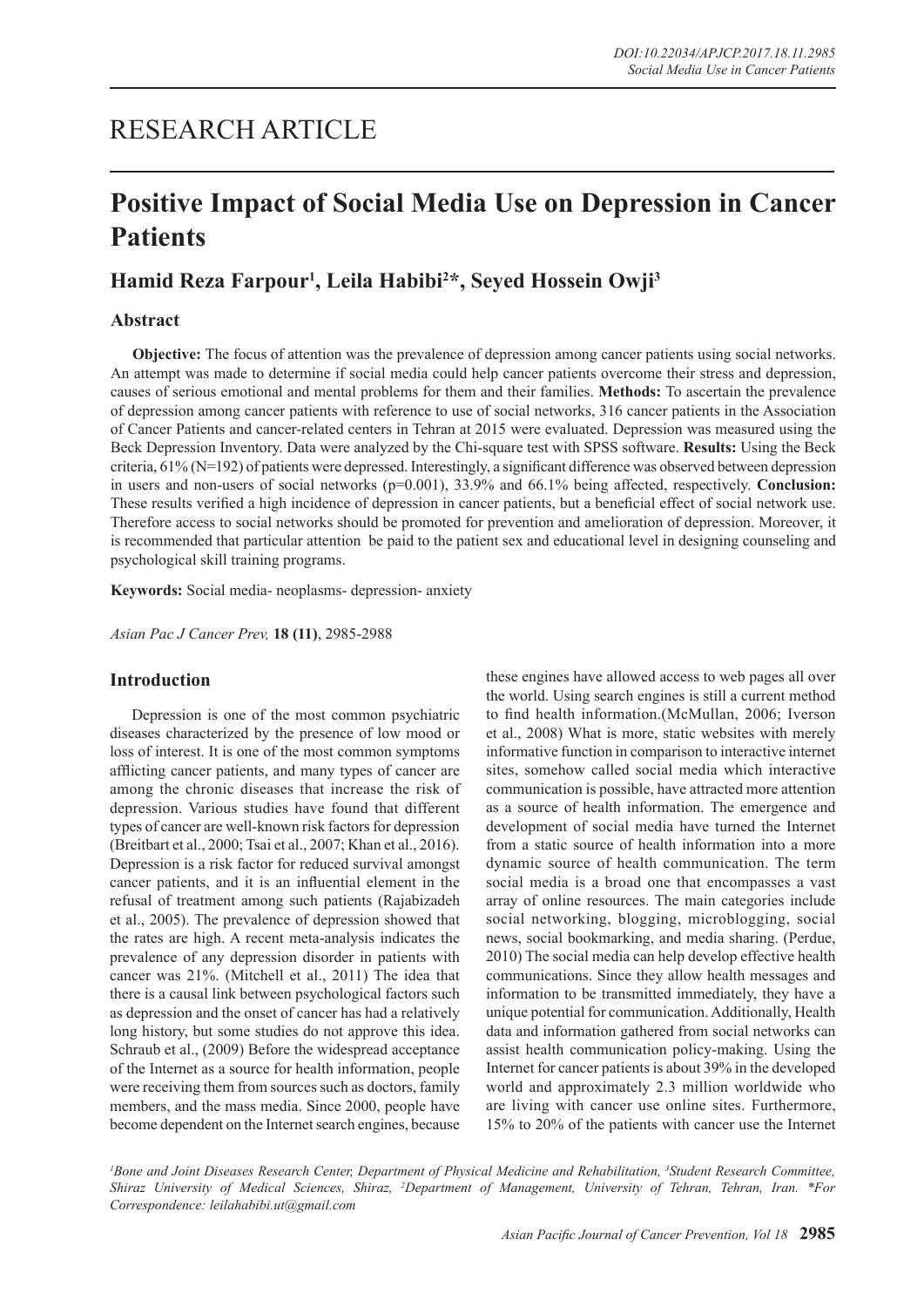#### *Hamid Reza Farpour et al*

indirectly through family and friends(Eysenbach, 2003). In this paper, the focus of attention is on investigating the prevalence of depression among the patients with cancer who use social networks. There was an attempt to determine if social media could help cancer patients overcome their stress and depression caused by incurable disease, which makes serious emotional and mental problems for them and their families.

# **Materials and Methods**

The participants of this descriptive study included 316 cancer patients with different types of cancer who existed in Association of Cancer Patients and other cancer-related centers in Tehran at 2015. They were selected using convenience sampling. Then, users social networks in health centers, those who agreed to have an interview with informed consent and had no problem to participate were included in the study. Other Inclusion criteria were being literacy and aging between 18 to 55 years. Further, not being in this age range, not being literacy, not being cooperative enough to answer the questionnaire and being unsatisfied were exclusion criteria. The instrument used for measuring depression was the Beck Depression Inventory (BDI). This inventory was designed and standardized by Aeron Beck in 1960 at the University of Pennsylvania. The inventory includes 21 multiple-choice questions (self-report), and each option describes four situations. Each item is scored from 0 to 3, and the total score ranges from 0 to 63. Beck adjusted this inventory according to the following five factors composed of the signs and symptoms of depression:

1) Pessimism, sense of failure, self-hate, suicidal thoughts, indecisiveness, and slowness

2) Feeling guilty and expecting punishment and blame 3) Crying, self-image change, unhappiness, and sadness

4) Weight loss, physical complaints, and fatigue

5) Irritability, insomnia, and anorexia

Many studies have been conducted on the validity and reliability of this test, and all indicate the high reliability and validity of the test. It is non-acculturation in the world; therefore, it applies to different social classes. In this study, we used version II of the inventory which translated into the Persian language and those whose cut-off score was equal to or above 16 were considered depressed. Patients' personal information, including sex, age, disease duration, education level, and usage of social networks were noted. Then all the analysis carried out with SPSS for Windows version 16 and P<0.05 was considered statistically significant. Chi-square test was used to compare the groups and check the hypothesis.

## **Results**

In this study, 316 cancer patients aged 20-53 were investigated, among whom 184 were female, and 132 were male. The mean patients' age was 28.8±9.17 years. Of the participants, about 181 were social-network users, among whom 65 were female, and 116 were male. Table1 shows the participants' demographic characteristics.

The prevalence of depression was  $61\%$  (N=192); about 86 (44.80%) and 106 (55.20 %) of the males and females were depressed, respectively. The difference observed between the two sexes was statistically significant  $(p=0.036)$ . Regarding using social networks, the patients were divided into two groups, namely users and non-users of social networks. A significant difference was observed between depression in cancer patients concerning using and not using social networks (p=0.001), so that 33.86% and 66.14% of the users and non-users of social networks were depressed, respectively. No significant relationship was seen between the subjects' age and depression. The participants were divided two groups (under two years, two years and over) regarding disease duration, and a significant difference was recognized between the two groups concerning depression and disease duration  $(p=0.003)$ . With respect on educational level, the

|  | Table 1. The Frequency of Depressive Symptoms in 316 Patients with Cancer |  |  |  |  |  |  |
|--|---------------------------------------------------------------------------|--|--|--|--|--|--|
|--|---------------------------------------------------------------------------|--|--|--|--|--|--|

| Variable              | All patients $N$ (%) | Depression $(n=192)$ | Non-depressed $(n=124)$ | result       |
|-----------------------|----------------------|----------------------|-------------------------|--------------|
| Gender                |                      |                      |                         |              |
| Male                  | 132(41.78%)          | 86 (44.80%)          | $46(37.10\%)$           | $P = 0.036$  |
| Female                | 184 (58.22%)         | $106(55.20\%)$       | 78 (62.90%)             | $X2 = 4.38$  |
| Age                   |                      |                      |                         |              |
| Under 30 years        | $191(60.44\%)$       | 107(55.72%)          | 84 (67.74%)             | $NS^*$       |
| Above 30 years        | $125(39.56\%)$       | 85 (44.28%)          | 40 $(32.26\%)$          | <b>NS</b>    |
| Education             |                      |                      |                         |              |
| Under diploma         | 93 (29.43%)          | 72 (37.50%)          | 21 (16.93%)             | $P = 0.004$  |
| Above diploma         | 223 (70.59%)         | $120(62.50\%)$       | 103 (83.07%)            | $X2 = 8.19$  |
| disease duration      |                      |                      |                         |              |
| Under two years       | $134(42.40\%)$       | 71 (36.98%)          | $63(50.80\%)$           | $P = 0.003$  |
| Above two years       | $182(57.60\%)$       | $121(63.02\%)$       | $61(49.20\%)$           | $X2 = 8.08$  |
| Use of social network |                      |                      |                         |              |
| user                  | 181 (57.27%)         | 65 (33.86%)          | $116(93.54\%)$          | $P = 0.001$  |
| non-user              | 135 (42.73%)         | $127(66.14\%)$       | $8(6.46\%)$             | $X2 = 10.96$ |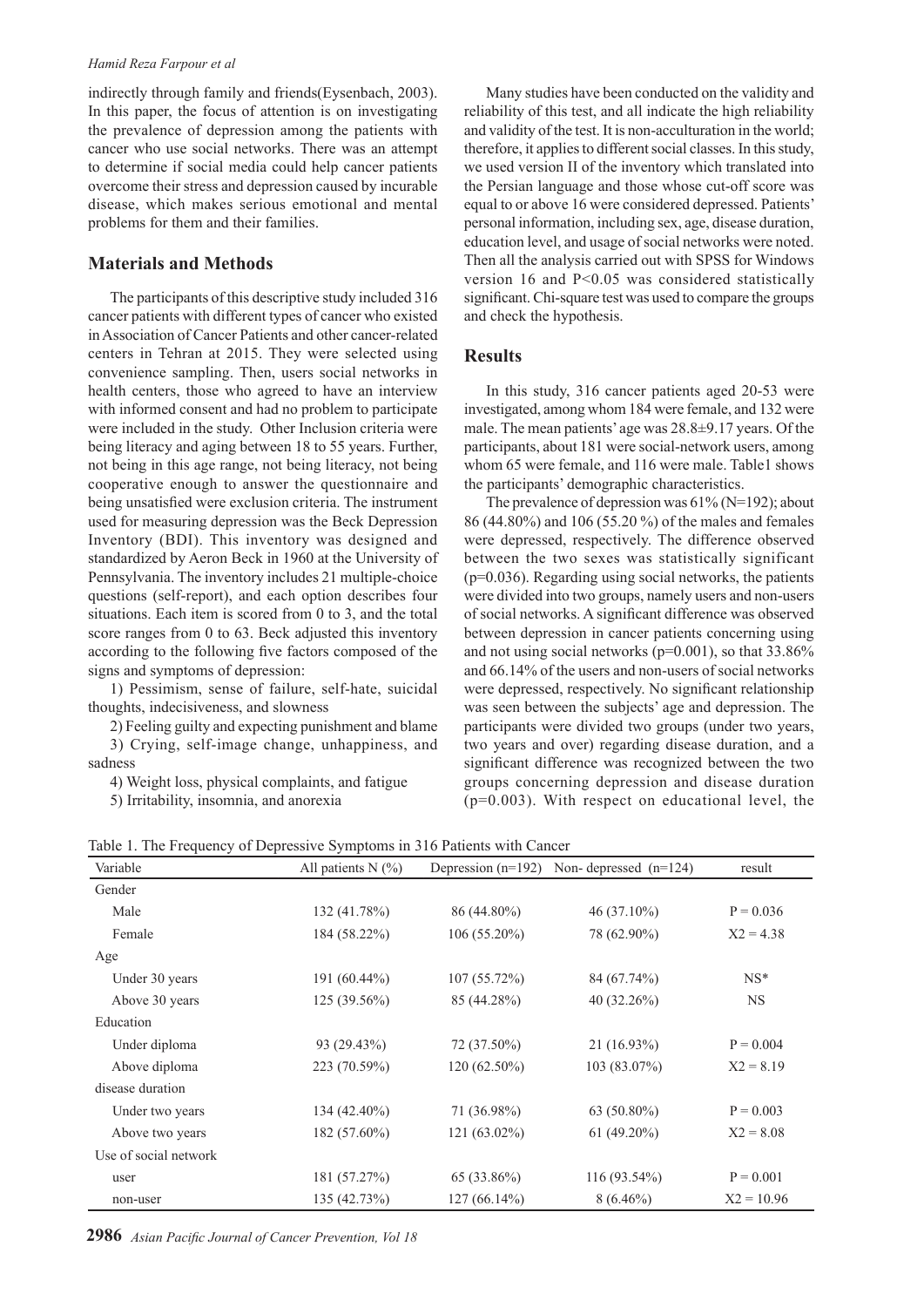participants were also broken into two groups of under diploma and above a diploma, and a significant difference was observed between the two groups concerning depression in this regard (p=0.004). Table 1 shows the frequency of depressive symptoms in patients with cancer.

#### **Discussion**

The results obtained from this study have revealed that a considerable number of cancer patients have depression. This result is in line with reports of a critical review article stating that in the context of cancer, depression is common comorbidity (Pasquini and Biondi, 2007). Khan et al., (2016) in another survey, evaluated depression among cancer patients and found that the more than 50% of the patients have severe symptoms of depression. Khan et al., (2016) on the other hand, some studies indicated an association between depression and the overall occurrence risk of cancer. Jia et al., (2017) Also, routine screening and adequate assessment of depressive spectrum disorders is necessary for patients with cancer (Caruso et al., 2017).

The results of this paper have demonstrated that the users of the social network are less depressed; this finding confirms other researchers' evidence that social networks can have a positive influence on health and improve health outcomes for people with depression (Sarasohn-Kahn, 2008). A systematic review of social media use in chronic disease by Patel et al., (2015) showed that using social media to provide social, emotional, or experiential support in chronic disease appears most likely to improve patient care in chronic disease such as cancer (Patel et al., 2015). Moreover, we found that the women with cancer, are at greater risk for depression, which might be owing to the limited social relationships in female patients and their particular condition regarding stressful situations within the family. Consequently, using social networks can be an opportunity for women to improve their psychosocial status.

In our study, the educated participants were less depressed than the non-educated ones. Other studies have verified the effect of education on depression. Scarinci et al. researched black women to determine which demographic variable affects depression. They concluded that education level, marital status, and age might be the important factors causing depression among black women (Scarinci et al., 2002).

All the same, some limitations need to be considered. For instance, kind of cancer and other clinical data of the patients and correct frequency usage of social media was not precisely assessed. Also, the analysis does not enable us to determine the impact of the type of different cancer on depression; therefore a further study of the issues would be of interest. Some studies on noncancer patients demonstrated it seems that maybe using some social media causes depression (Sidani et al., 2016; Primack and Escobar-Viera, 2017; Shensa et al., 2017). Therefore, further investigations will be required to assess the impression of each social network on depression separately in patients with cancer.

Accordingly, due to the high prevalence of depression among cancer patients, access to social networks and provision of these facilities to increase interaction through cyberspace can be considerable and useful for the prevention and treatment of their depression. Moreover, particular attention is recommended to be paid to the patients' sex and educational level in counseling and psychological skill training programs.

#### *Funding Statement*

No funding was received.

#### *Informed consent*

Informed consent was obtained from all individual participants included in the study.

#### *Ethical approval*

All procedures performed in studies involving human participants were in accordance by the ethical standards of the institutional and/or national research committee and with the 1964 Helsinki declaration and its later amendments or comparable ethical standards.

### **Acknowledgments**

The authors would like to thank the Research Consultation Center (RCC (of Shiraz University of Medical Sciences for their invaluable assistance in editing the manuscript. We also acknowledge of Maryam Rahmanian Koushkaki for her assistance in performing the study.

(The center named in the Acknowledgment section has provided the authors with written permission to have their names published.)

### **References**

- Breitbart W, Rosenfeld B, Pessin H, et al (2000). Depression, hopelessness, and desire for hastened death in terminally ill patients with cancer. *JAMA*, **284**, 2907-11.
- Caruso R, Nanni M, Riba M, et al (2017). Depressive spectrum disorders in cancer: prevalence, risk factors and screening for depression: a critical review. *Acta Oncol*, **56**, 146-55.
- Eysenbach G (2003). The impact of the Internet on cancer outcomes. *CA Cancer J Clin*, **53**, 356-71.
- Iverson SA, Howard KB, Penney BK (2008). Impact of internet use on health-related behaviors and the patient-physician relationship: a survey-based study and review. *J Am Osteopath Assoc*, **108**, 699.
- Jia Y, Li F, Liu Y, et al (2017). Depression and cancer risk: a systematic review and meta-analysis. *Public Health*, **149**, 138-48.
- Khan S, Khan NA, Rehman AU, et al (2016). Levels of depression and anxiety post-mastectomy in breast cancer patients at a public sector Hospital in Karachi. *Asian Pac J Cancer Prev*, **17**, 1337-40.
- McMullan M (2006). Patients using the Internet to obtain health information: How this affects the patient–health professional relationship. *Patient Educ Couns*, **63**, 24-8.
- Mitchell AJ, Chan M, Bhatti H, et al (2011). Prevalence of depression, anxiety, and adjustment disorder in oncological, haematological, and palliative-care settings: a meta-analysis of 94 interview-based studies. *Lancet Oncol*, **12**, 160-74.
- Pasquini M, Biondi M (2007). Depression in cancer patients: a critical review. *Clin Pract Epidemiol Ment Health*, **3**, 2.

*Asian Pacific Journal of Cancer Prevention, Vol 18* **2987**